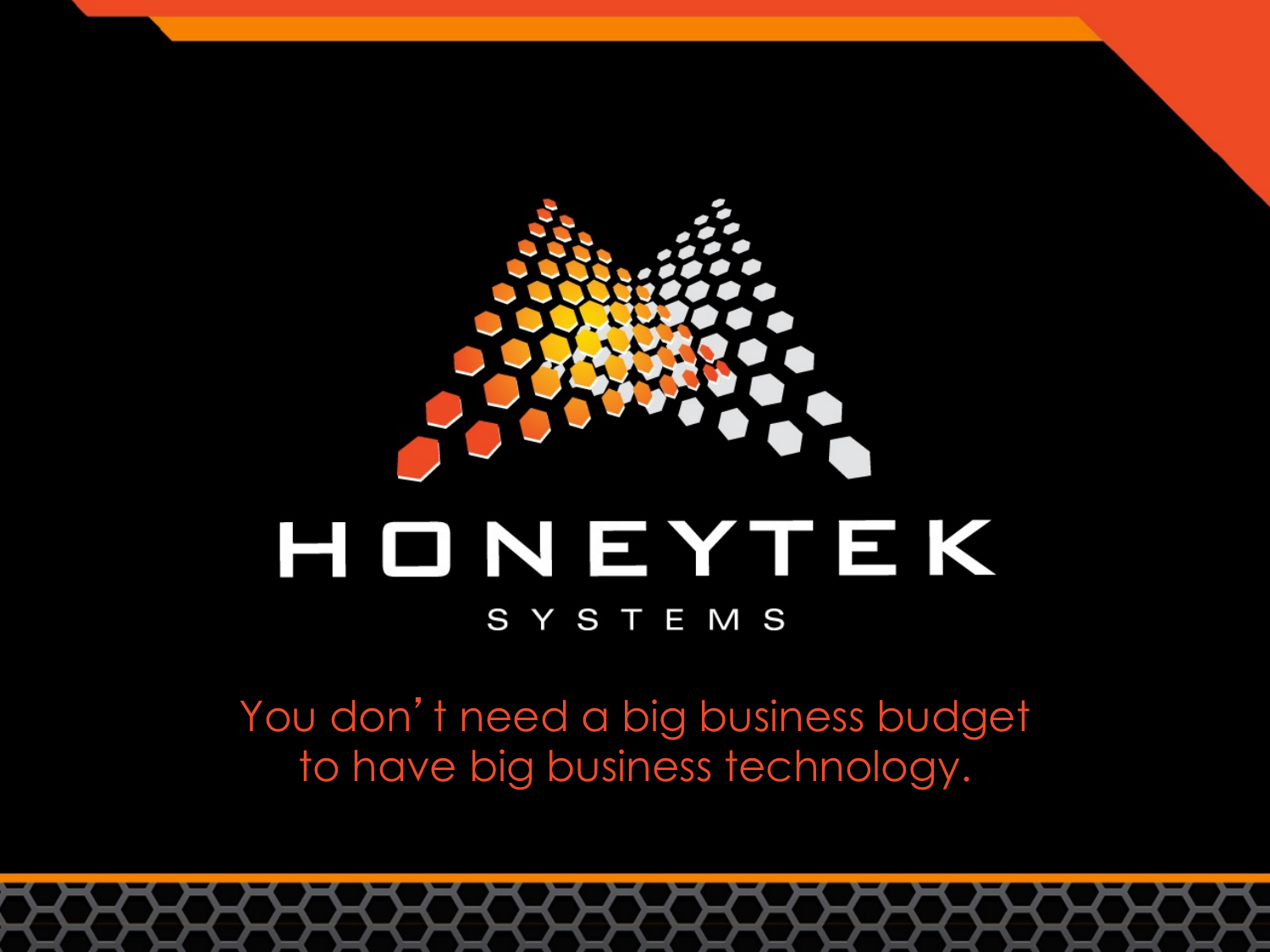# The Landscape

### *Today…*

Our networks are more sophisticated than ever before.

We have advanced voice, video and wireless technologies to communicate inside and between these networks.

There are an incalculable number of network security threats that we cannot ignore.

HoneyTek Systems designs custom solutions to expand, protect and optimize the performance of your networks.

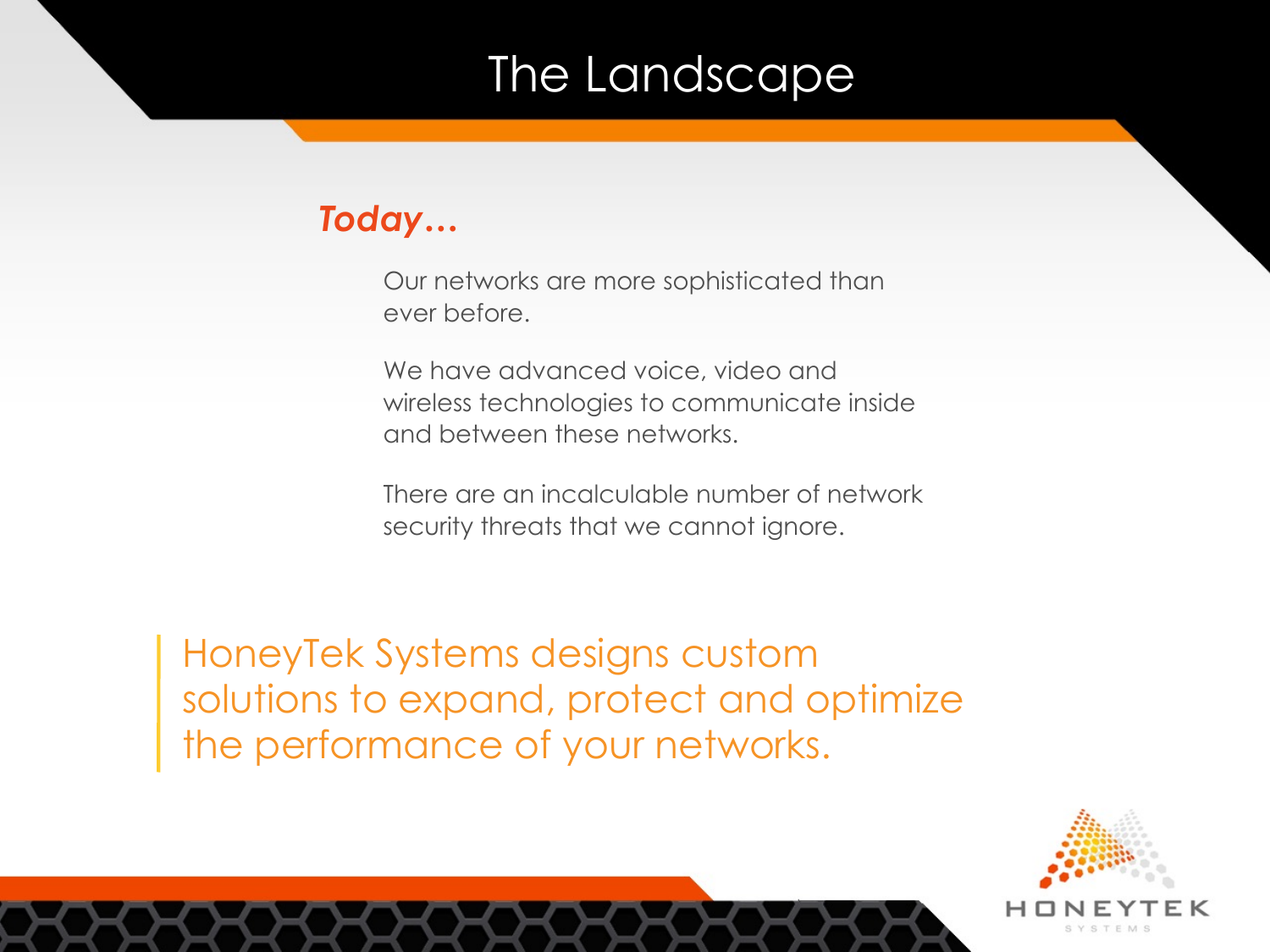# Solving Problems and Creating Solutions

### *We…*

**Analyze**

**Dissect**

### And **Evaluate**

Your current situation to gain a solid understanding of your present issues and future objectives.



### *We…*

### **Plan**

**Strategize**

### And **Design**

A solution that fits your business, satisfies your budget and helps you achieve your goals.

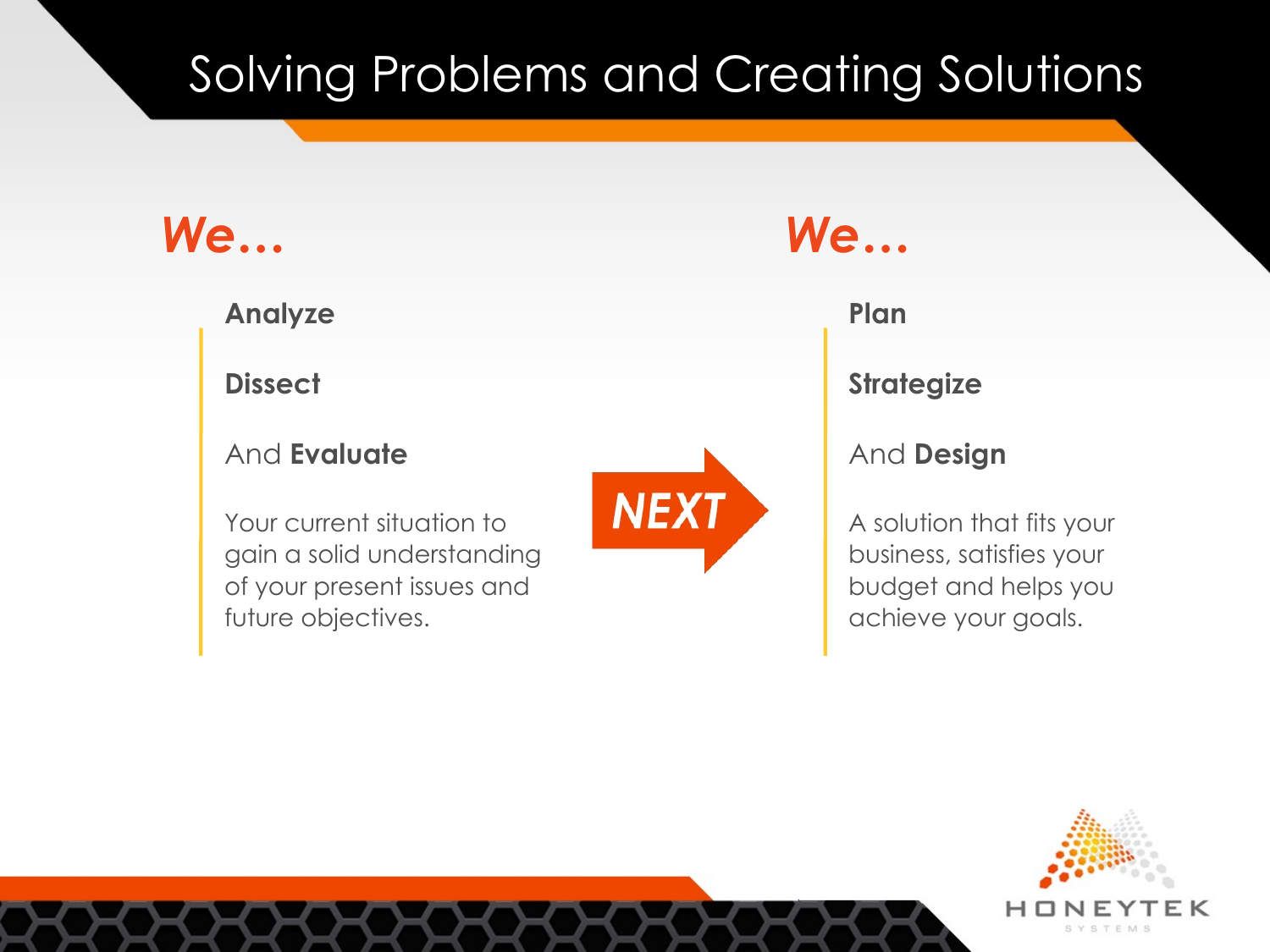## HoneyTek Professional Services

HoneyTek Systems' lineup of professional services can be broken down into four categories.

| <b>Security</b>          | Protect your network to minimize downtime and prevent attacks.                                                                         |
|--------------------------|----------------------------------------------------------------------------------------------------------------------------------------|
| <b>Networking</b>        | Deploy a solution that reflects the specifics of your<br>organization for seamless delivery and optimal performance.                   |
| <b>Wireless</b>          | Support and accommodate your staff and customers with advanced<br>wireless solutions that enable anytime, anywhere, any device access. |
| <b>Voice &amp; Video</b> | Take advantage of industry leading voice and video technologies<br>to increase productivity and improve business communications.       |

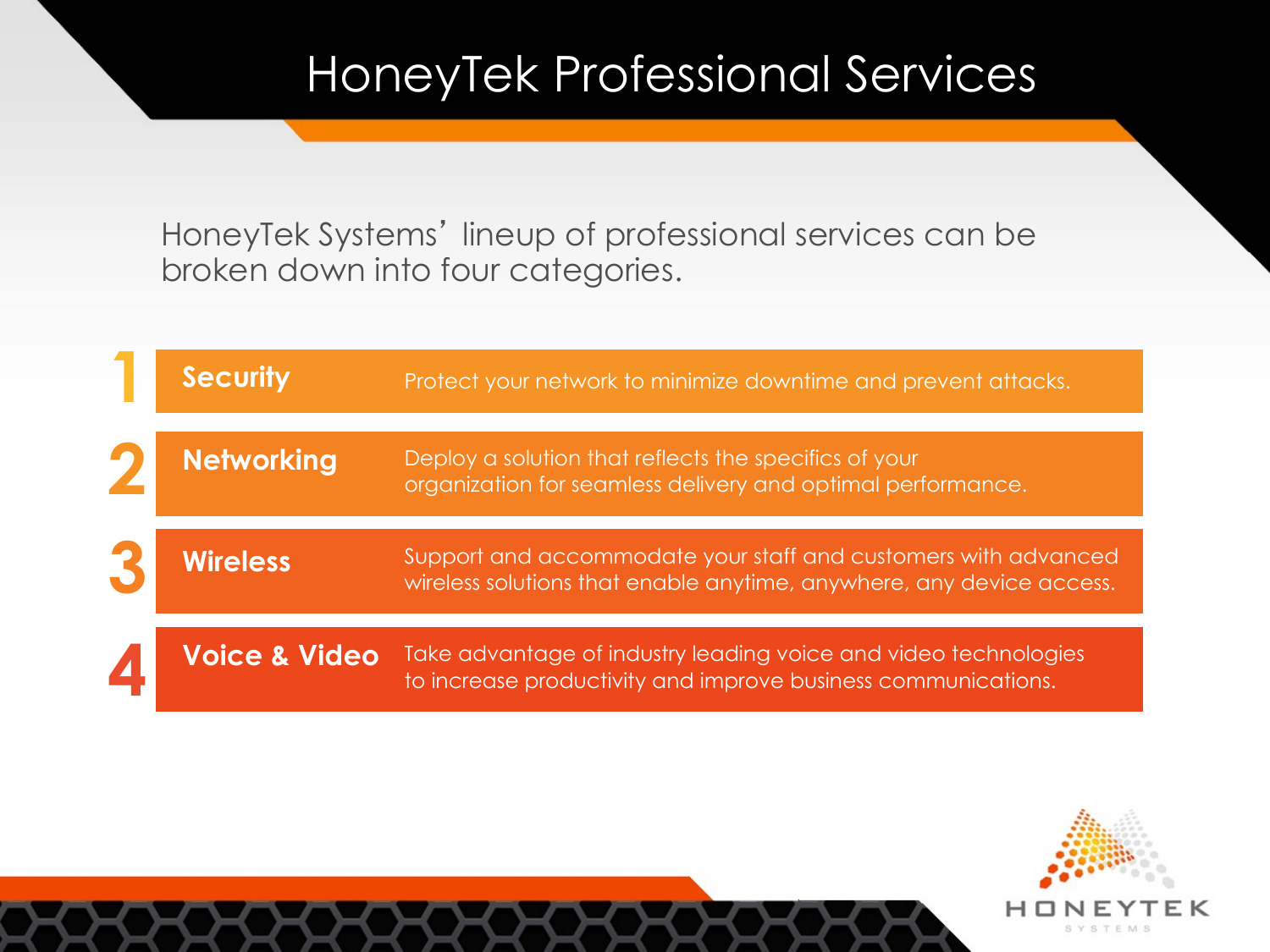# **Security**

### HoneyTek Systems' advanced security solutions prevent against attacks and protect your network.



Protect your corporate information with advanced firewall technology.

#### **Access Security Solutions**

Establish secure connections to global applications no matter where the location or what the device.

#### **DNSSEC Solutions**

Benefit from complete DNSSEC solutions that address security, performance and global availability.

#### **DDoS Protection**

Mitigate risks associated with network attacks from the network level right down to the application level with a comprehensive DDoS protection solution.

#### **Vulnerability Assessment & Management**

Gain insight into critical network vulnerabilities and threats to track overall security and performance.

#### **Security Audits**

Audit your network to understand current performance and benefit from short and long-term recommendations that will help you raise the stature of your security.



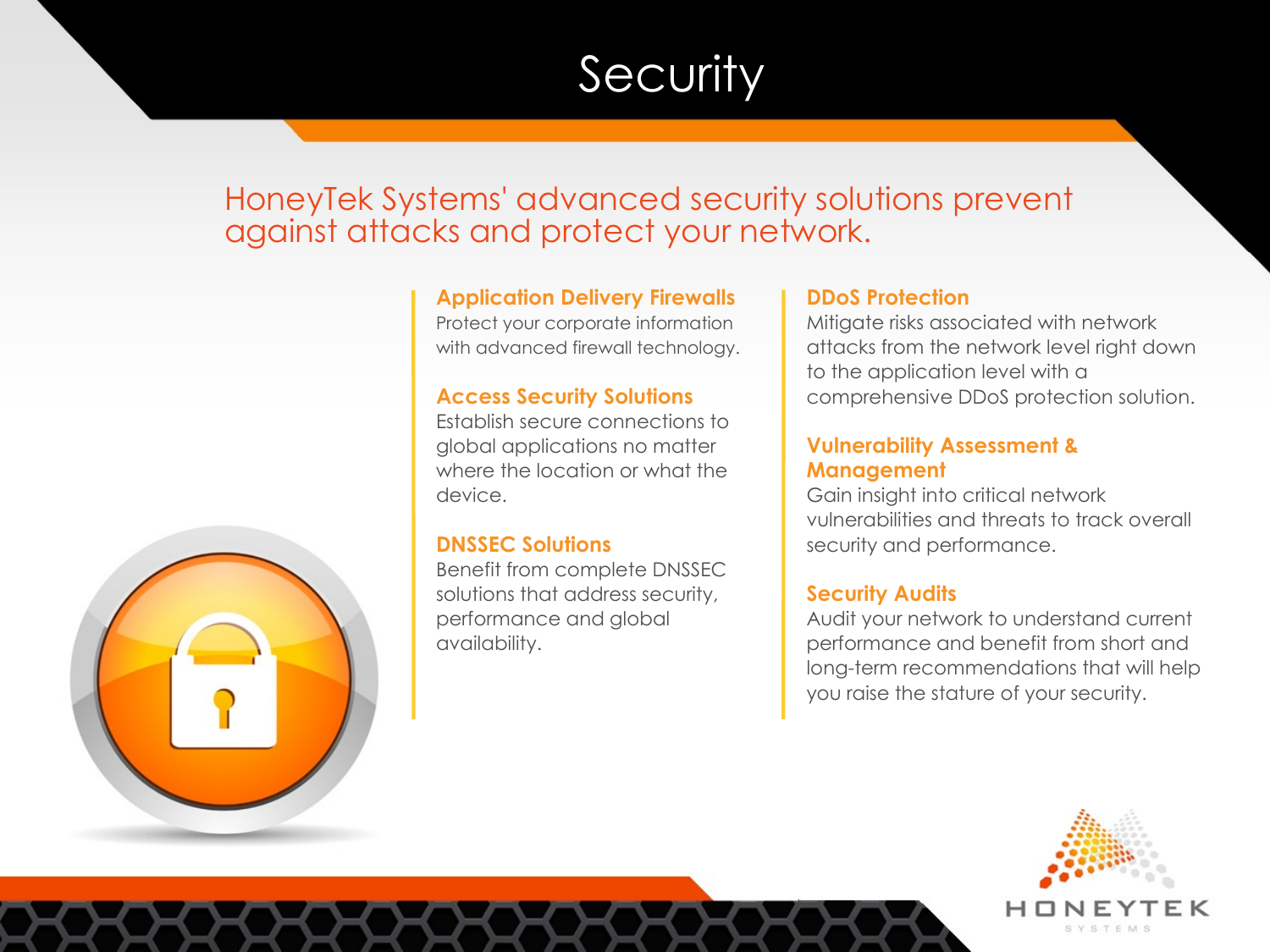# **Networking**

Custom networking solutions designed just for your business can help you optimize your day-to-day operations.



### **Load Balancing**

Utilize, track and scale any application with flexible and robust load balancing services.

### **Network Discovery Gap Analysis**

Identify network gaps to improve the flow of information and maximize performance.

### **Log Optimization**

Troubleshoot effectively and support major business objectives by using important data available in your logs.

#### **High Touch Engineering Services**

Use preventative rather than responsive problem solving tactics by employing a dedicated HoneyTek engineer to manage your network.

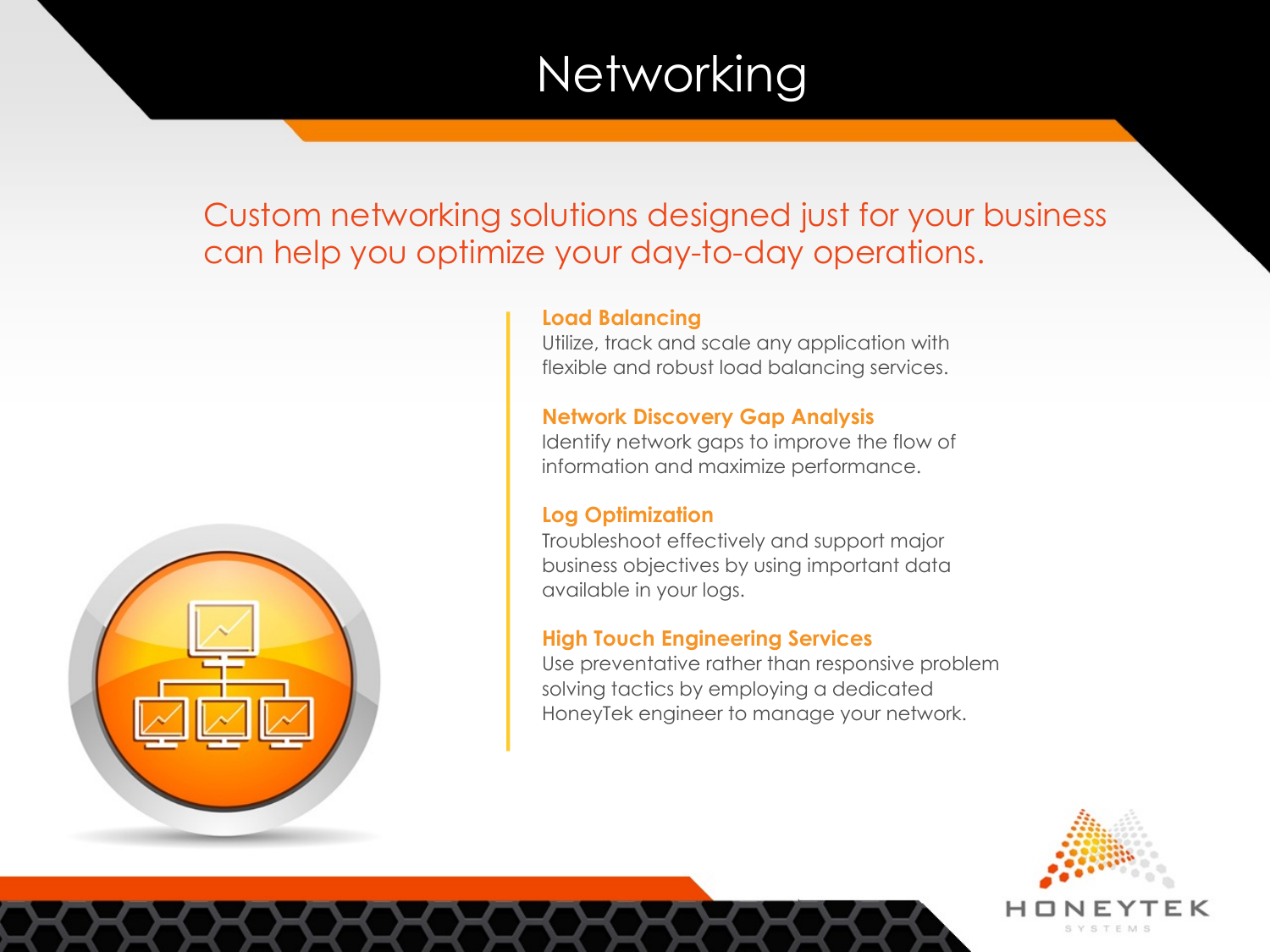### **Wireless**

HoneyTek Systems' wireless solutions provide you with flexible application access to enhance productivity and improve the way you do business.



#### **Site Surveys**

We analyze and evaluate your site to determine the most efficient, comprehensive and effective wireless solutions.

#### **Deployment & Integration**

Using industry-best products and custom developed wireless solutions, HoneyTek seamlessly deploys and integrates your new technologies.

#### **Audits**

Track problems, monitor issues and identify bottlenecks in your wireless solution.

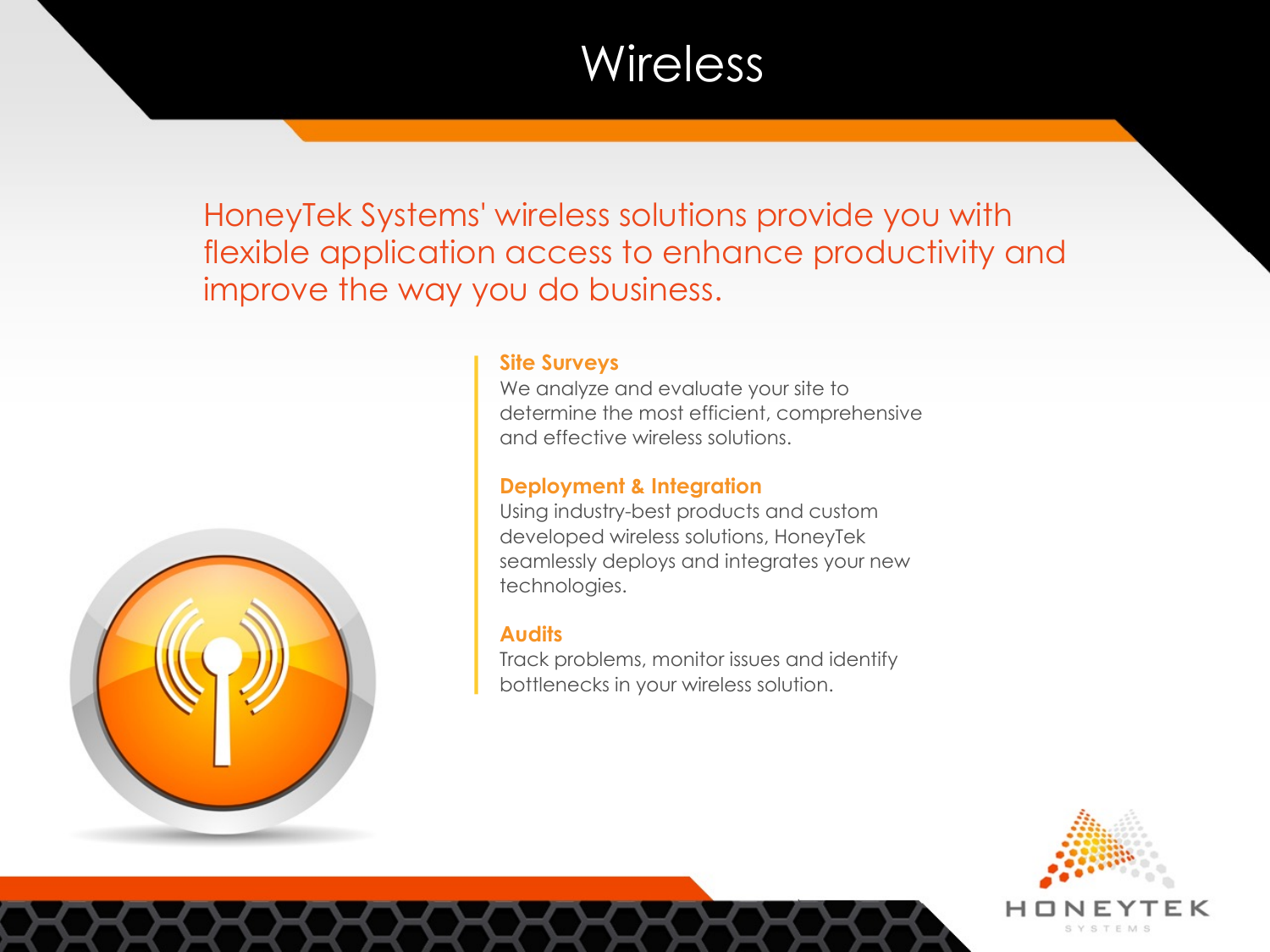### Voice & Video

Enhance your business communications through the implementation of advanced voice and video solutions designed by HoneyTek.



#### **Deployment & Integration**

We deploy and integrate new voice and video technologies into your existing business quickly and seamlessly.

#### **Audits**

Understand the strengths and weaknesses of your existing voice and video solutions in order to design custom solutions to improve business communications.

#### **Voice Troubleshooting**

Benefit from fast and resourceful troubleshooting to minimize service interruptions.

#### **Video Conferencing**

Simulate the experience of a live face-to-face interaction with intelligent and innovative video conferencing solutions.

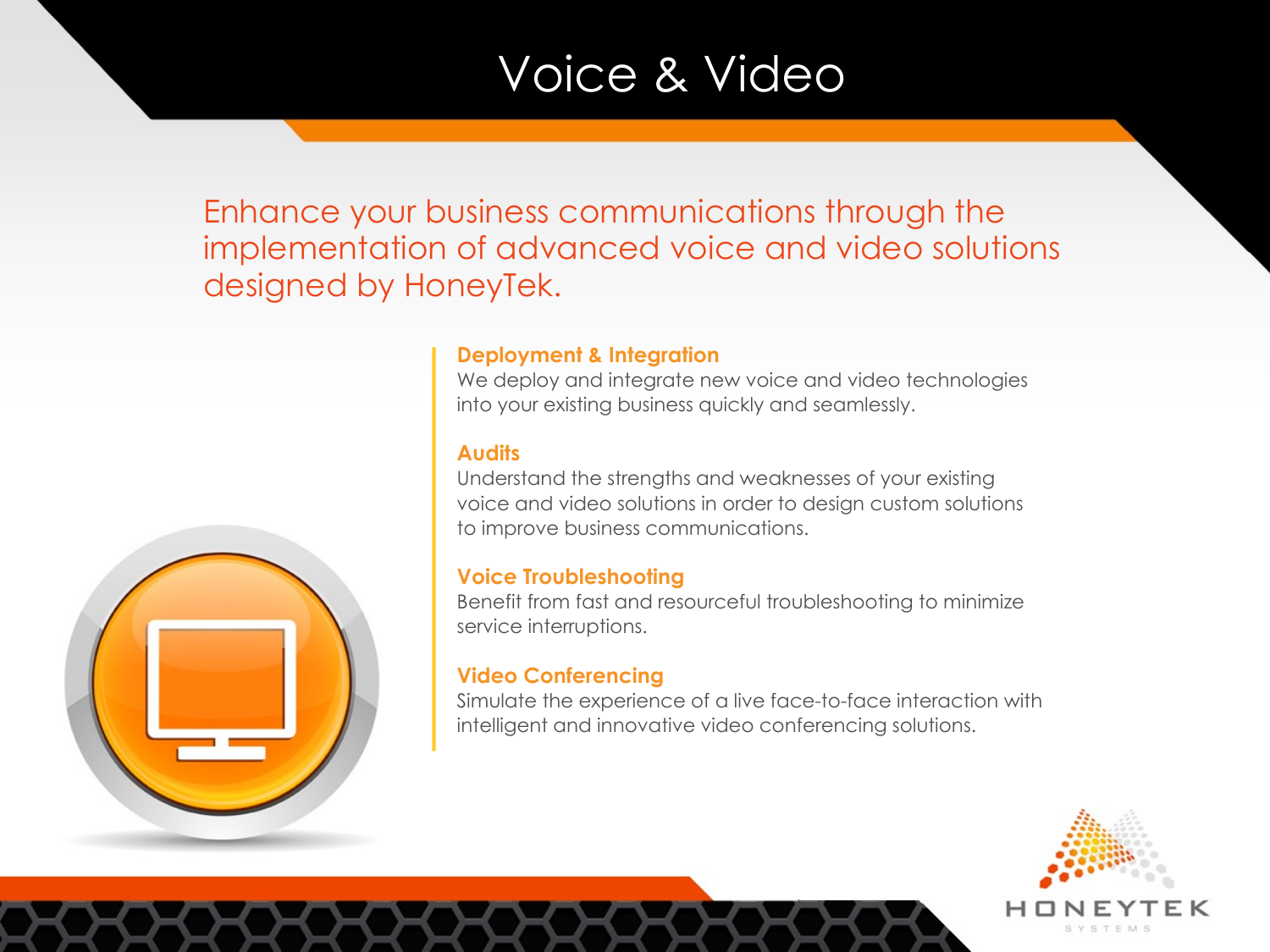# About HoneyTek Systems

HoneyTek Systems is a young and dynamic company on the brink of the latest network technologies.

> We are an information technology solutions provider known for our:

- Technologically savvy staff
- Commitment to listen, assess and solve
- Competitive prices
- Custom designed solutions
- Diverse experience
- Established partnerships with industry-best IT hardware providers

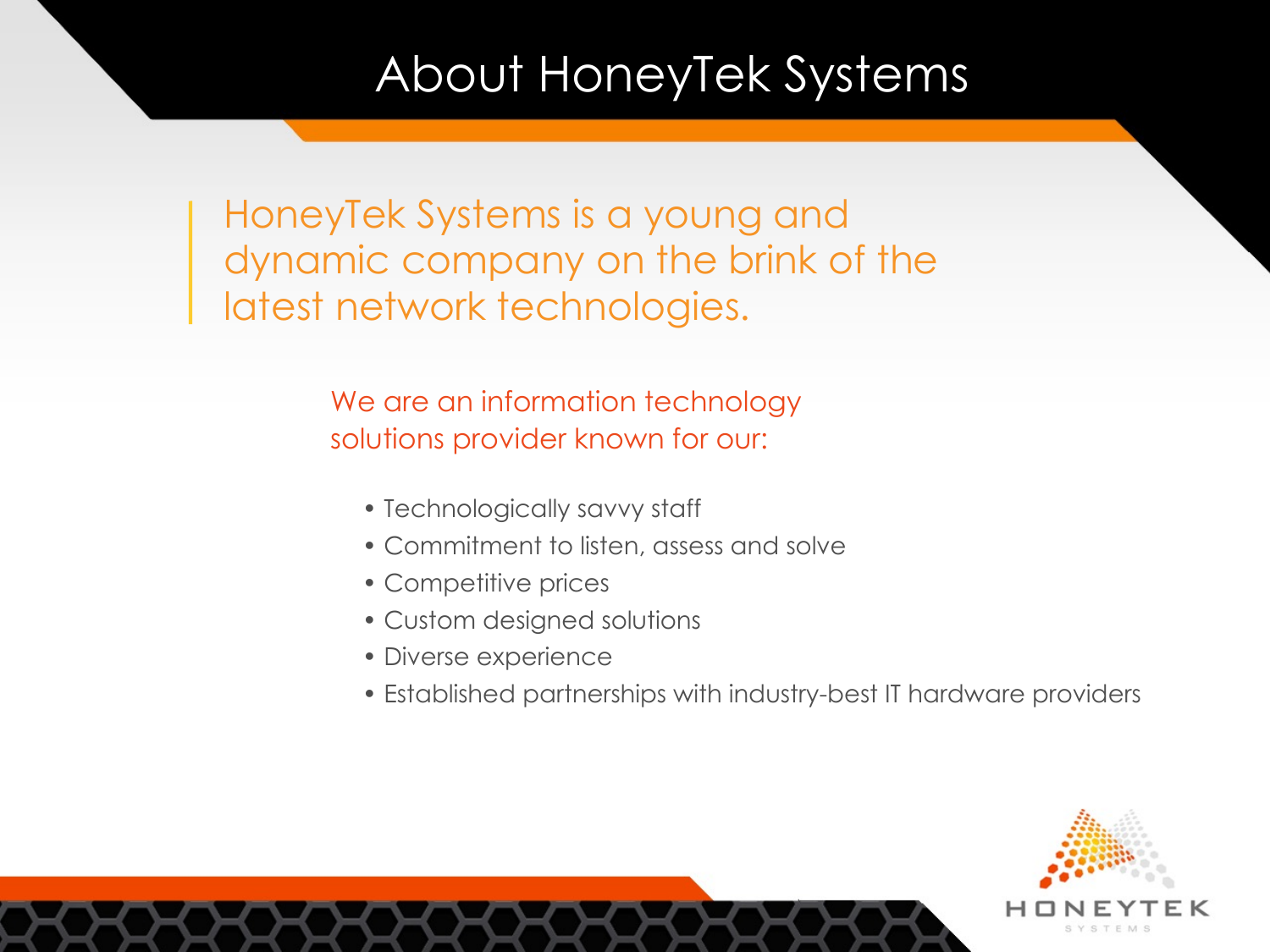### Our Core Team

### It is our team that sets us apart.

We work collaboratively and synergistically together in order to provide superior, best-fit and economically attractive solutions to our clients.

Our core team is comprised of:



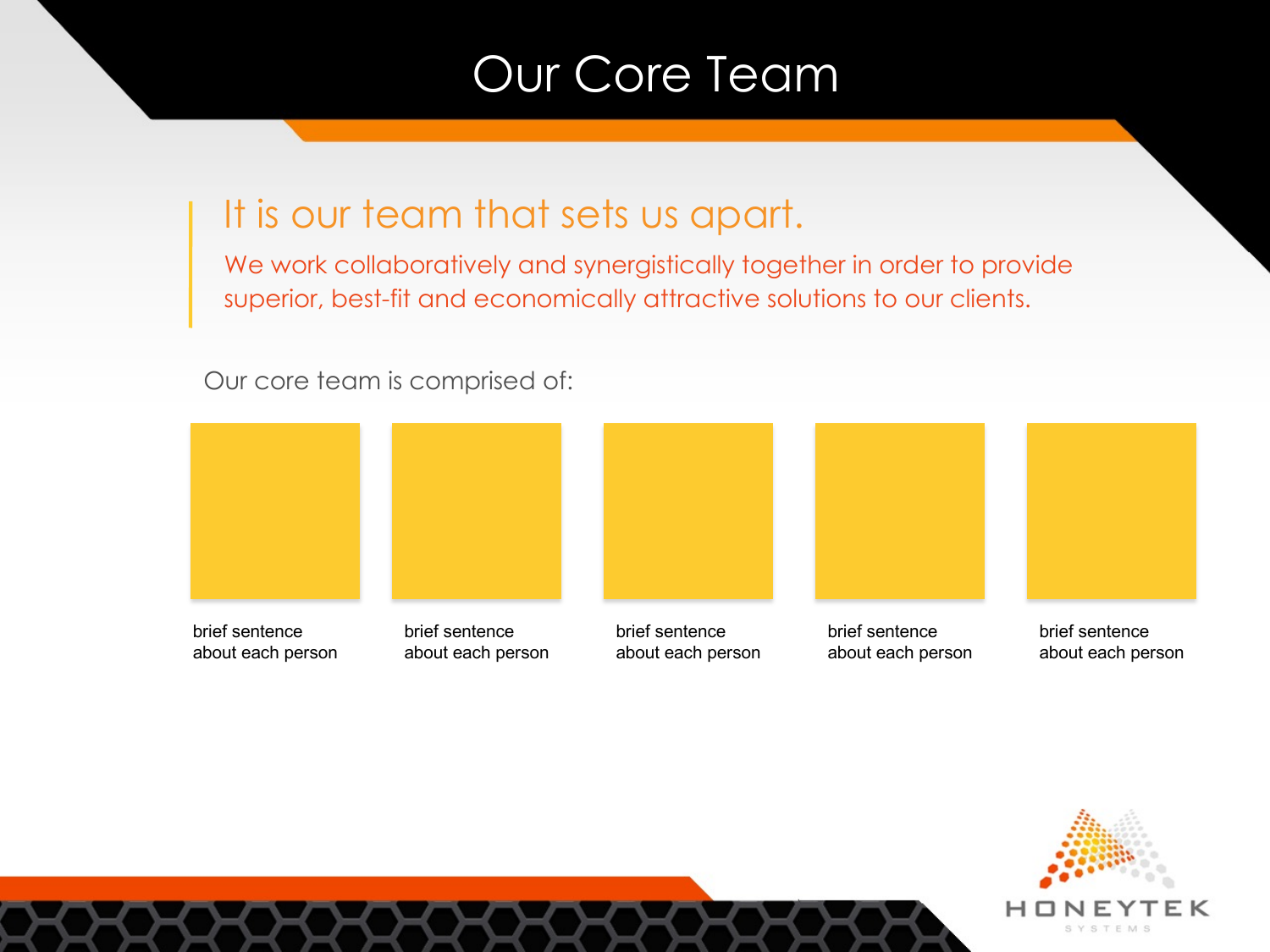# Key Partners

Our solutions use only the most advanced and highest quality IT hardware the industry has to offer.

HoneyTek Systems' key partners include:



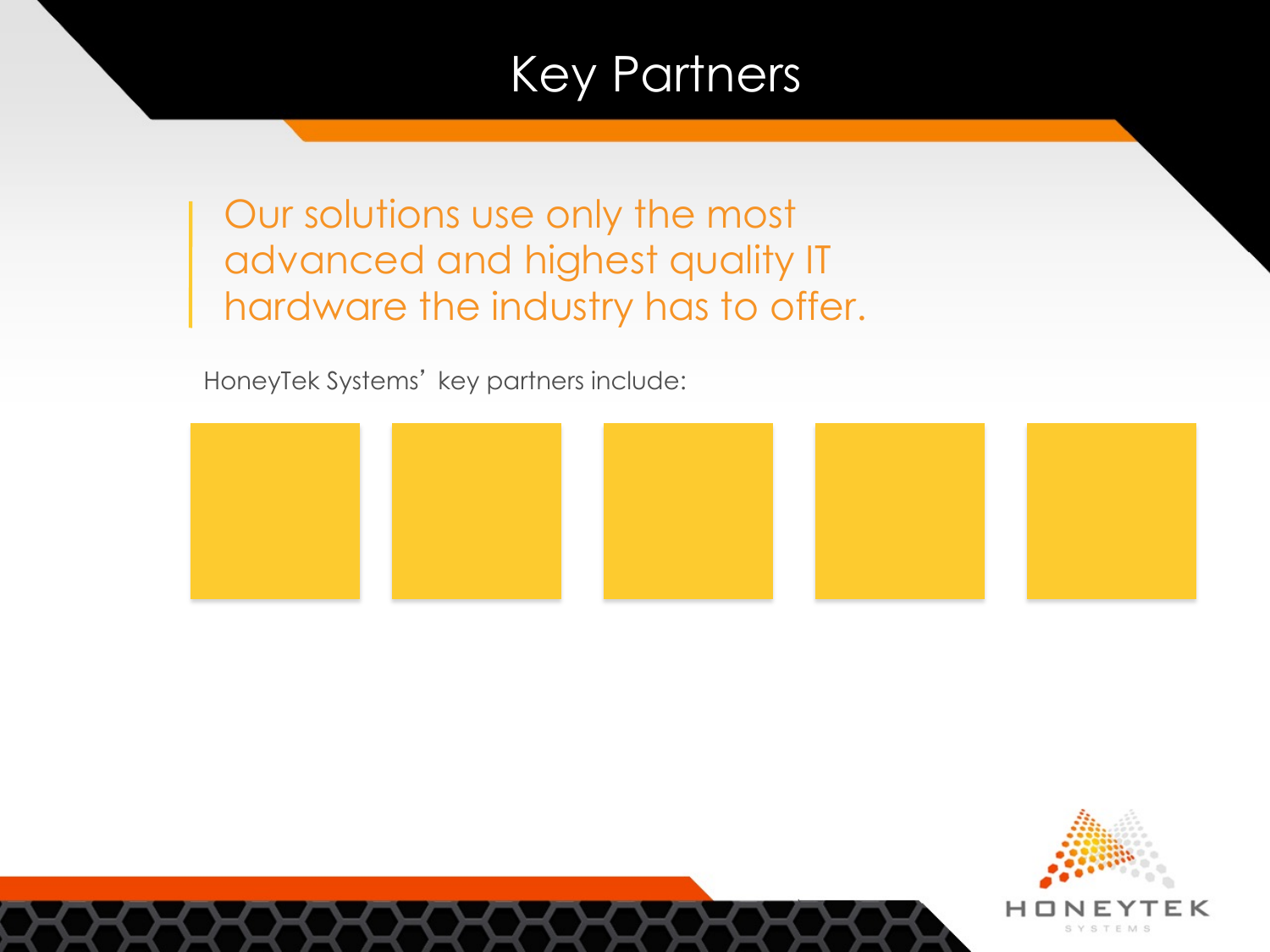# Major Clients

### We work with companies both large and small.

A few of our most reputable, high profile and large-scale clients include:



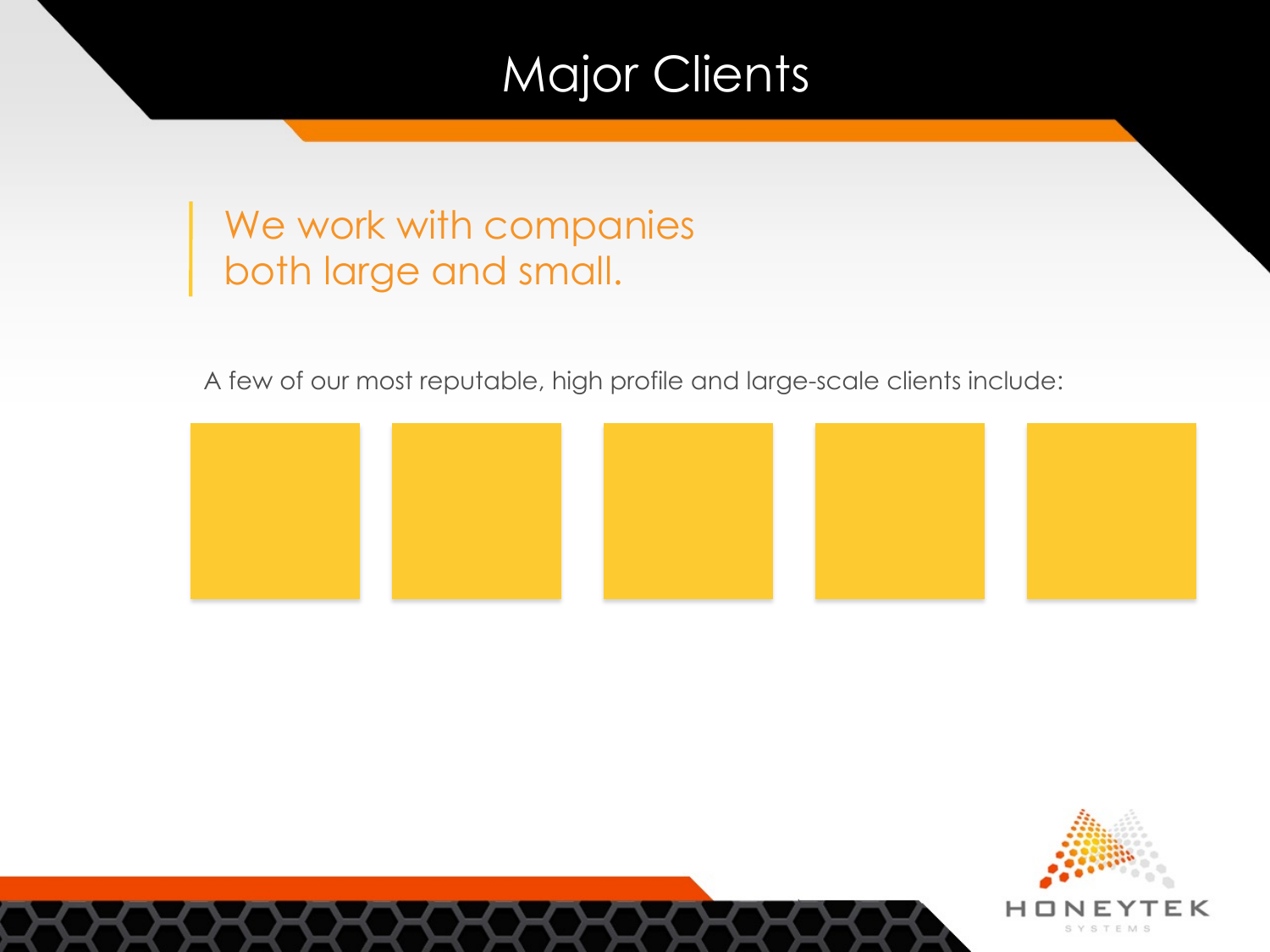# Why HoneyTek Systems?

### The best of both worlds.

When you choose HoneyTek, you benefit from the personalized approach of a small company with the advanced capabilities of a large company.

### A technical connection.

From beginning to end, you deal with technologically adept individuals who understand the problems you face and know exactly how to fix them – efficiently and effectively.

### Solutions that make sense.

We design solutions to improve your business while simultaneously respecting your budget and customizing specific elements to meet your exact needs.